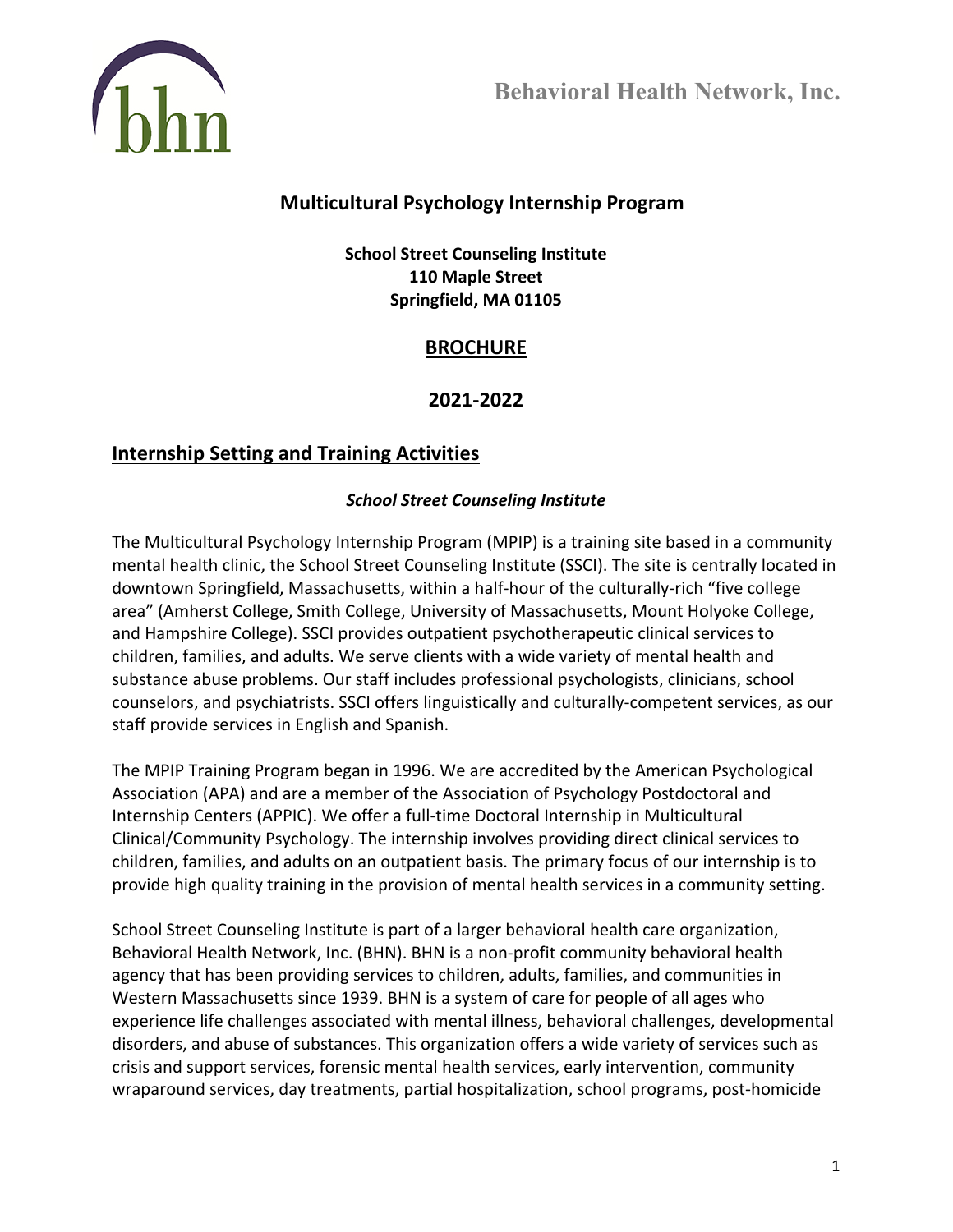

family support programs, outpatient services, MR and residential services, and advocacy programs, among others. To learn more about BHN, please visit [www.bhninc.org.](http://www.bhninc.org/)

## *Program Philosophy*

Our training philosophy includes three major goals: (1) Practitioner-Scholar, (2) Developmental, and (3) Multicultural. As an internship site we aim to integrate clinical psychology's knowledge base (scholarly research/theory) with professional practice in the context of a multicultural community mental health setting.

**Practitioner-Scholar**: The Practitioner-Scholar model is a training model that is primarily concerned with clinical practice. In this model, practitioners are called on to be informed about current research and theoretical advances in the field of psychology and to apply this knowledge to clinical practice. In order to prepare psychology interns for ethical, competent, and culturally-responsive professional practice, we review major theories of clinical practice with an expectation that the intern will develop a "meta" perspective on psychotherapy practices. This meta perspective is based on critical thinking skills—capacities that we consider foundational in professional development and training for service in a multicultural society. The scholarly standards of evidenced-based practices and theories are reviewed in light of social values and biases (e.g., Bernal, 2010). Theories that address the interpersonal/relational dimensions of practice are emphasized with the dual purpose of developing clinical competencies as well as fostering a reflective stance towards the self-in-practice. Psychodynamic approaches, shown by research to be effective in treating complex, traumabased, co-morbid clinical populations, are also emphasized (e.g., Shedler, 2010; Summers & Barber, 2010). The significant pervasiveness and extent of traumatic histories in the population we serve demands psychotherapeutic approaches that can respond to the complexity of the clinical task, as well as mitigate vicarious traumatization. The intern is encouraged and expected to integrate her/his own scholarly interests in various ways as part of the training activities throughout the internship year.

**Developmental:** Our pedagogical mission includes an overarching developmental perspective. This training dimension is reflected both in the *content* of theory and practice, as well as in the *process* of learning. Developmental theories that emphasize the phase-specific dimensions of identity formation inform our diagnostic and treatment practices. We review research on the psychological sequelae of childhood maltreatment and their impact on psychopathology.

**Multicultural:** A fundamental dimension of our training program is the integration of a multicultural perspective (e.g., Sue & Sue, 2013) in every aspect of the internship experience. A broad-based understanding of the socio-cultural context of our clinical population runs through every component of our training. All of our interns are bilingual and many are bicultural.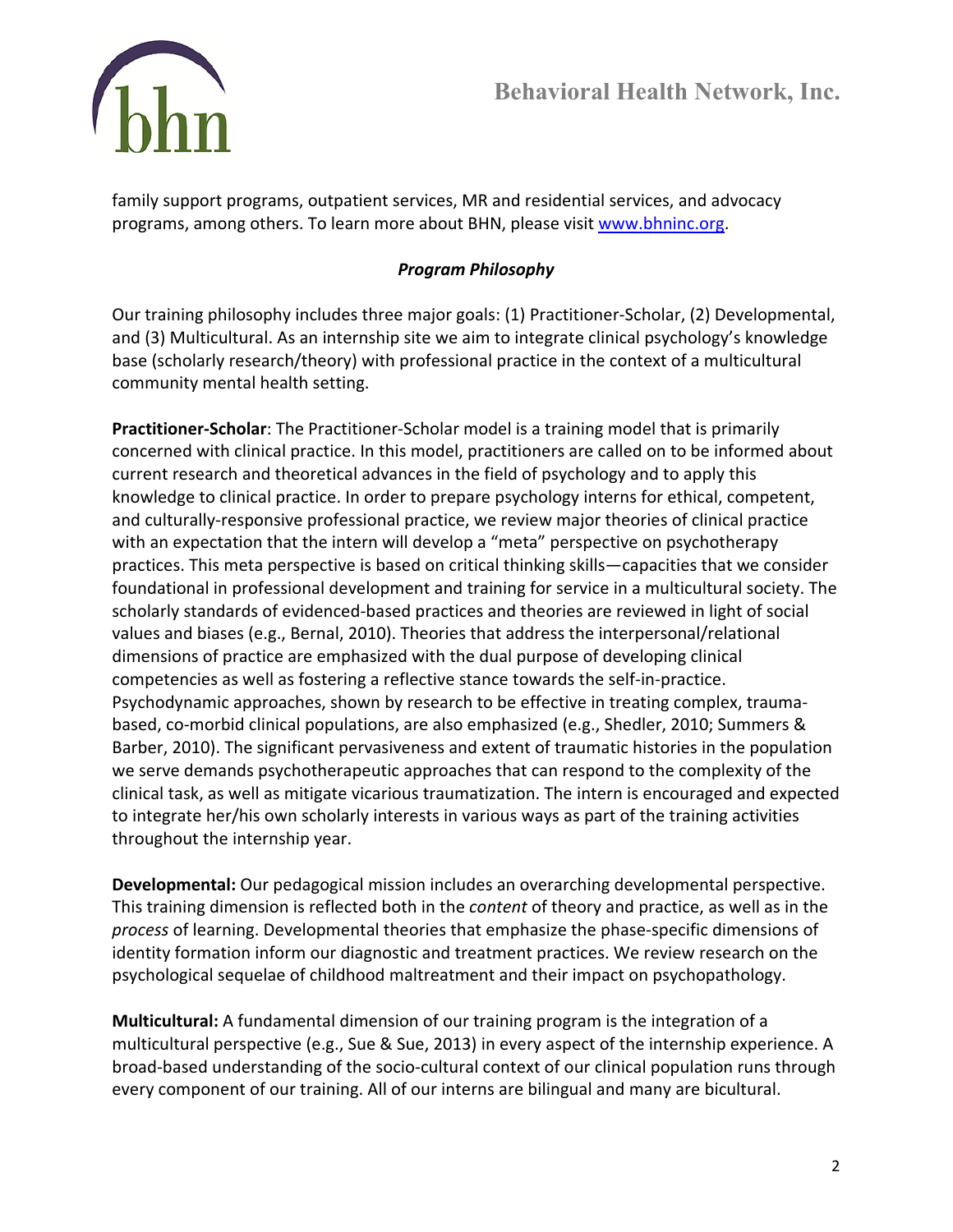

Explorations of themes such as language, migration, racial and ethnic identity development and its impact on the therapeutic relationship are woven throughout our curriculum.

## *Goals, Objectives, and Competencies*

MPIP's goals, objectives, and areas of competence emphasized are the following:

(1) Reflective Practice

• To demonstrate a commitment to one's professional development, and openness to learning and supervision

(2) Ethical and Professional Practice

- To know and apply the APA Ethics Code and the different APA guidelines for ethnic and racial diversity, LGBTQ, elderly and aging, disability, etc.
- To conduct oneself in a professional manner
- (3) Relational/Interpersonal
	- To effectively and meaningfully relate with individuals, groups, and communities

(4) Interdisciplinary and Scientific Practice

- To integrate different disciplines, such as social work, medical health integration, family systems, advocacy
- To utilize different methodologies, including different evidence-based models

(5) Individual and Cultural Diversity/Social Justice

- To become aware of, sensitive to, and competent in the psychosocial factors related to poverty and/or diverse communities
- To acquire knowledge (research and professional) of stressors impacting mental health, individuals, and families in these communities

(6) Proficiency in Clinical Assessment, Intervention, Consultation, Supervision, and Program Evaluation

• To acquire and develop skills within the major roles and functions of the psychology profession

### *Curriculum and Training Activities*

Supervised experience is one of the internship's primary modes of education and training. In addition, we have designed the training experience around the following didactic activities: Seminar in Clinical Theory and Practice, Seminar and Supervision in Clinical Assessment, Case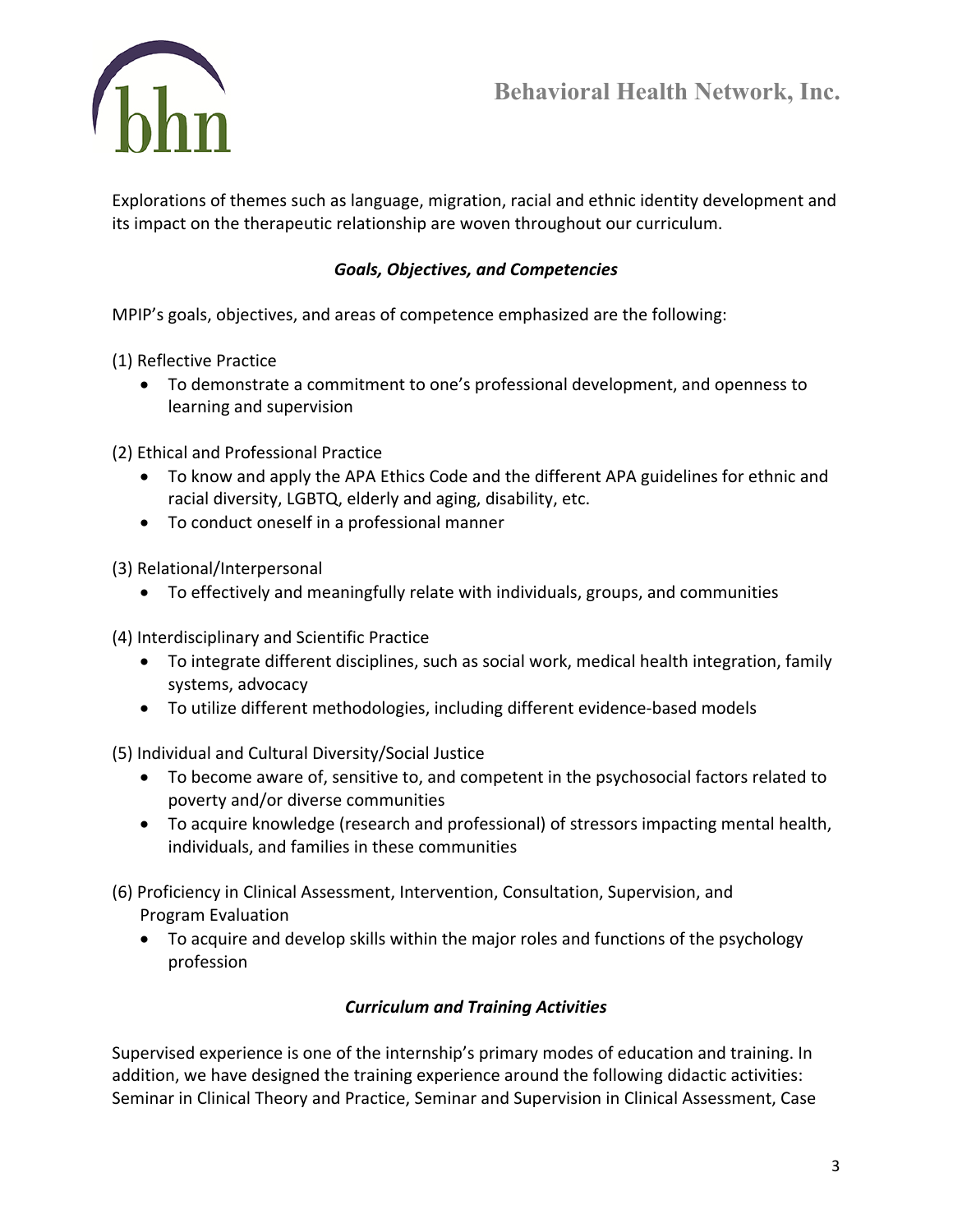

Consultation Team, DBT Seminar, Multiculturalism Seminar, and Research and Consultation Seminar.

## **Psychotherapy and Case Assignments**

All interns gain experience with a wide spectrum of diagnoses ranging from psychosis to adjustment disorders. The population presents with a history of complex trauma, povertyrelated problems, substance abuse issues, acculturation difficulties, personality disorders, legal problems, multiple medical issues, and other co-morbidities. Because of the variety of issues clients present, interns are exposed to multiple theoretical viewpoints and treatment modalities. Some examples of training models we use are Psychodynamic Therapy, Phase-Oriented Trauma Systems Theory, DBT, Motivational Interviewing, Trauma Focused-CBT, Play Therapy, Interpersonal Therapy, Cognitive-Behavioral Therapy, Relational Therapy, and Solution-Focused Brief Therapy. Interns have the opportunity to conduct family/couples therapy and/or to co-facilitate a therapy group during their internship year. This group can be one of our ongoing groups or one in which they have a particular interest.

At MPIP, interns are assigned clients with a broad spectrum of psychopathology and developmental stages. We try to match interns' particular interests with the clients we assign. On the other hand, we also expose interns to less familiar clinical issues in order to test and challenge their skills. With these challenges interns meet their full potential and learn their own limits when working with a variety of populations.

## **Individual Supervision**

Each intern is assigned two licensed psychologists as primary supervisors, both of whom are members of the training faculty. The intern receives one hour of individual supervision per supervisor on a weekly basis. The supervisors share primary responsibility for the intern's clinical cases and are accessible for emergency supervision on an as-needed basis. In addition, a third supervisor is assigned to guide the intern's development and application of clinical assessment/ psychological testing. Interns are required to audio and video record sessions throughout the internship, and some in vivo supervision is provided. All recordings are done with the client's written consent. Supervisors will offer guidance regarding which clients may be most suitable for recordings and in vivo supervision.

Supervisors use case discussion to provide feedback to interns and also focus on interns' process and reactions to the work they are doing, as we recognize that they are also impacted by clients' problems and needs. With this in mind, we examine self-care practices and caseload management, and analyze transference and counter-transference patterns within the therapy process. Supervisors offer didactic instructions, engage in role playing, and assign and discuss readings that are appropriate to specific problems to foster theoretical understanding and clinical competence. Formal evaluations of the intern are conducted twice a year. At the same time, informal feedback is actively given throughout the training year.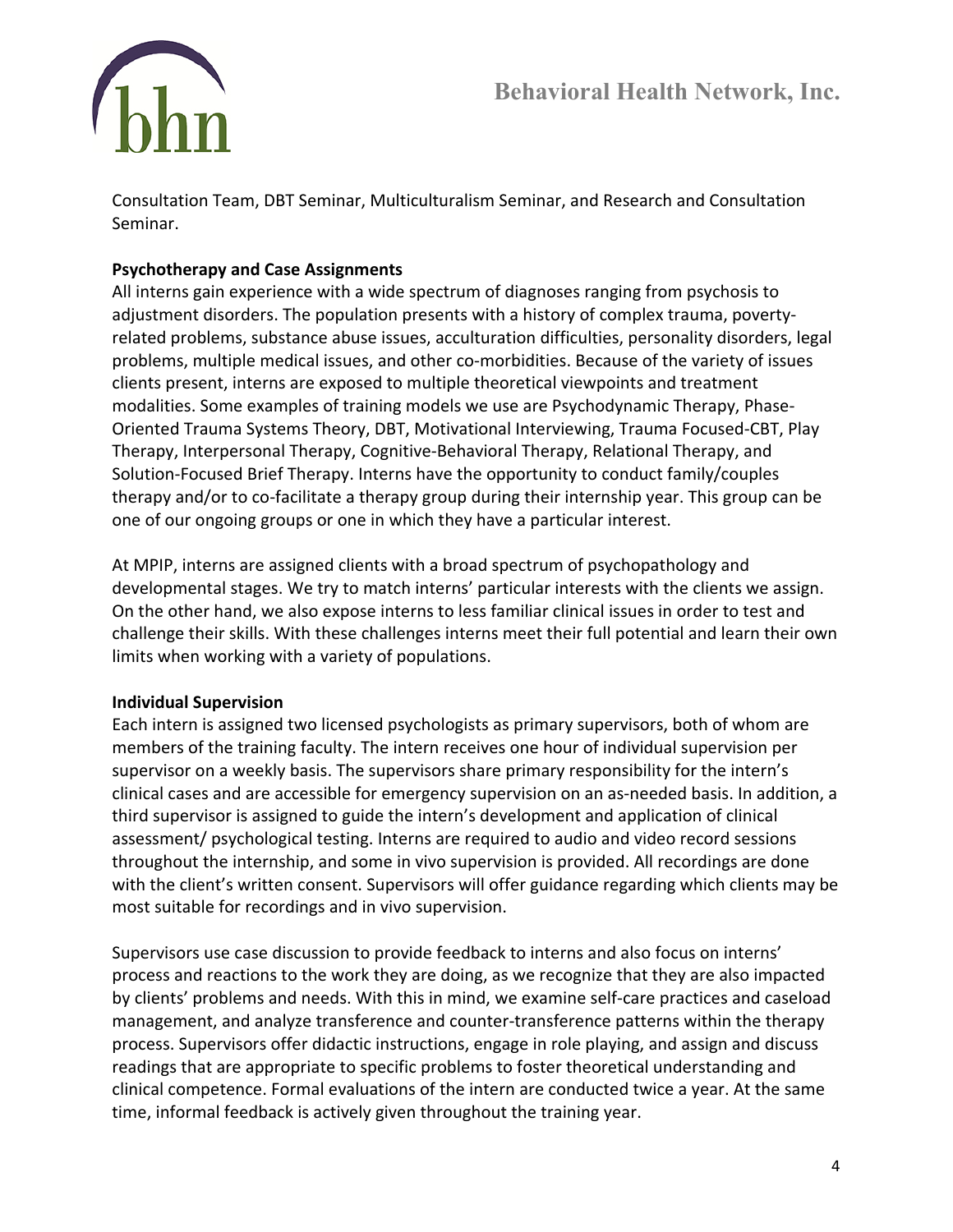

### **Group Supervision**

All interns attend a weekly group supervision meeting. In this meeting (1.5 hrs.), the intern has the opportunity to present cases in a more formal manner and to receive feedback from the group supervisor and from peers. Twice a year, each intern is expected to give a presentation/case conceptualization based on a theoretical approach of choice to the group (oral and written).

### **Seminar in Clinical Theory and Practice**

The Clinical Seminar is the cornerstone didactic experience of the MPIP internship. It meets weekly for an hour and a half throughout the internship year, from September to August. It is taught by longtime MPIP senior faculty member, Lourdes Mattei, Ph.D.

The training objectives of the seminar are:

- To explore and integrate culturally-responsive practices in clinical work, particularly with Latino/as
- To learn the basic concepts of major psychodynamic theories with a special emphasis on relationship patterns and trauma
- To reflect on the role and function of a psychologist/psychotherapist, with a focus on community mental health

The sequence of modules is designed to build and expand on foundational clinical concepts such as the therapeutic alliance, symbolic listening, reflective stance towards self and other, and multicultural responsiveness. The seminar begins with a look at the community we serve: its history, demography and socio-cultural context. The framework is then set for listening at more than one level in order to develop the "clinical ear" and to assess and "track" the function(s) of symptoms and the patterns of relationships both inside and outside the therapeutic relationship. The importance of the therapeutic alliance is highlighted throughout the many phases and types of psychotherapy. Since our client population is characterized by significant and persistent trauma, considerable attention is paid to the multiple dimensions of trauma, such as developmental, neurological, and affect regulation.

Cultural perspectives are discussed throughout the modules in a variety of ways. For example, cross-cultural research on attachment theory is included, and the impact of migration in psychological development is stressed in assessment/diagnosis, as well as in the personal history of each intern. Reflections on the interns' professional identity are addressed towards the end of the seminar, as the interns begin to articulate and consolidate their own experiences (i.e., migration, SES, language, gender, ethnic/racial identity) with their identities as psychologists (e.g., from graduate student to professional, psychotherapist, supervisor, consultant). The importance of working in multicultural clinical context(s) is reflected on and emphasized through readings and discussions throughout the year. We expect the interns to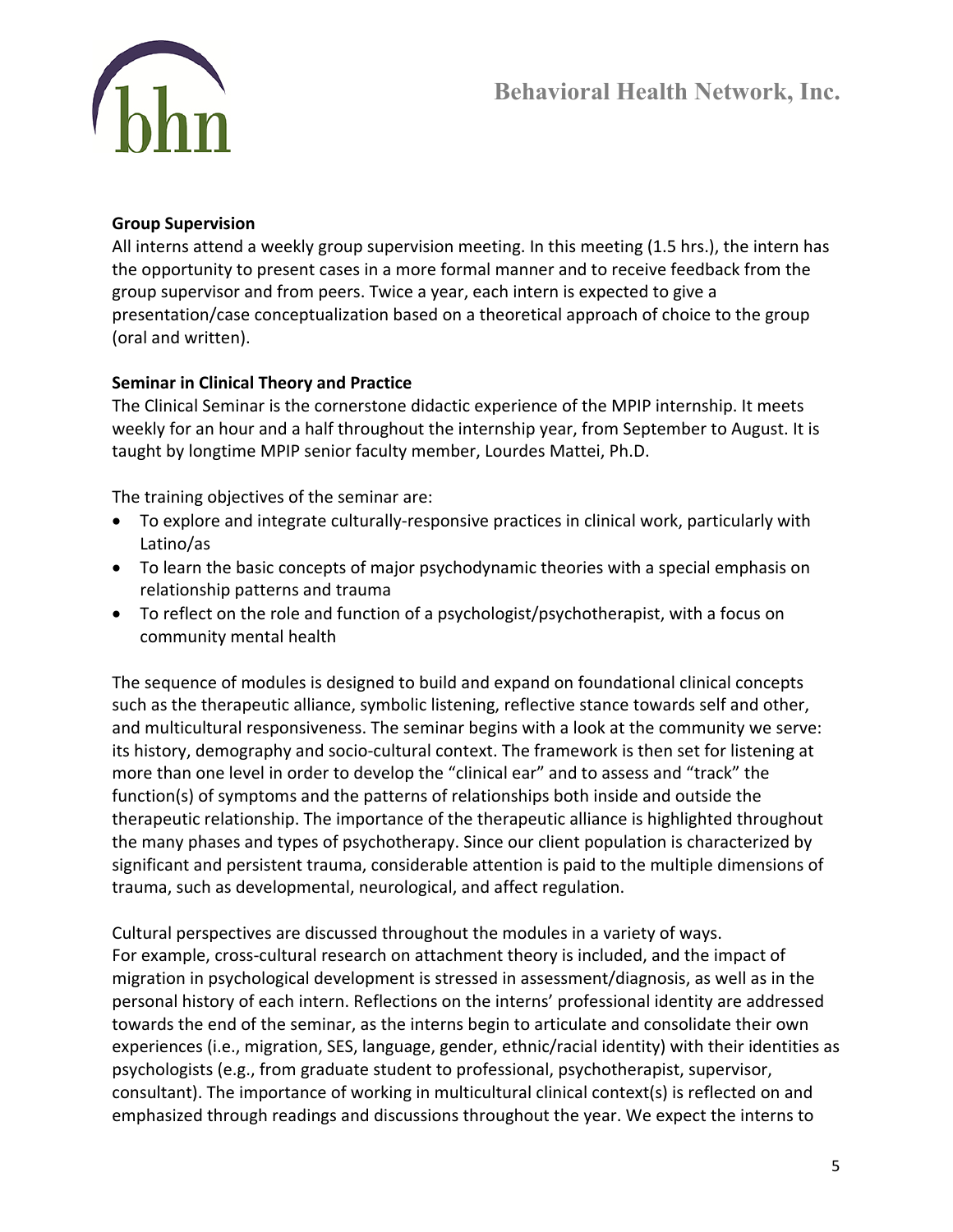

deepen and expand their knowledge of themselves and others as reflected in both the clinical process and their own identity as psychologists. The supervision component of the seminar offers participants an opportunity to apply the medical school model of "learn one, do one and teach one." This module includes presentations of supervision models from different theoretical schools and demonstrates their application to ongoing cases. Overall, the seminar seeks to offer a multi-dimensional experience of the clinical experience, a comprehensive model for focus selection and systematic intervention, and a structure from which to process individual cases.

The seminar is divided into ten units:

- 1. Orientation: Syllabus and introduction to seminar
- 2. Community mental health: Poverty, culture, and mental illness
- 3. Ethics and diversity
- 4. Relationship patterns: Psychodynamic schools, interpersonal and attachment theories, with an emphasis on the therapeutic alliance and reflective stances
- 5. Symptoms and coping/defense mechanisms: Meaning and function(s), listening at more than one level
- 6. Trauma: Theory, research, and phase-oriented treatment
- 7. Developmental aspects of identity and mental health
- 8. (Im)migration, acculturation, and language
- 9. Supervision and the learning alliance
- 10. Termination

### **Seminar and Supervision in Clinical Assessment/Psychological Testing**

The seminar on clinical assessment takes place once every two weeks (1 hr.) and is conducted by Dr. Brunilda De León. Dr. De León is also the primary supervisor for the assessment rotation; interns receive one hour of individual supervision in assessment every two weeks. The seminar gives special attention to the impact of bilingual and bicultural factors on the assessment process. The intern is expected to complete (administer, score, interpret, and write up) three full batteries by the end of the internship year. Interns also gain valuable experience in providing feedback to the referral source.

## **Case Consultation Team**

The team coordinators conduct a case conference (1 hr.) on a weekly basis, which is attended by SSCI clinical staff as well as the interns. The main goal of the case consultation is to present and review challenging clinical cases and/or ethical dilemmas in front of a multidisciplinary team. These meetings offer a significant opportunity for the intern to integrate approaches as well as to collaborate with other professionals. One of our psychiatrists participates in this meeting, and interns have the opportunity to consult about their clients who are receiving medication as well.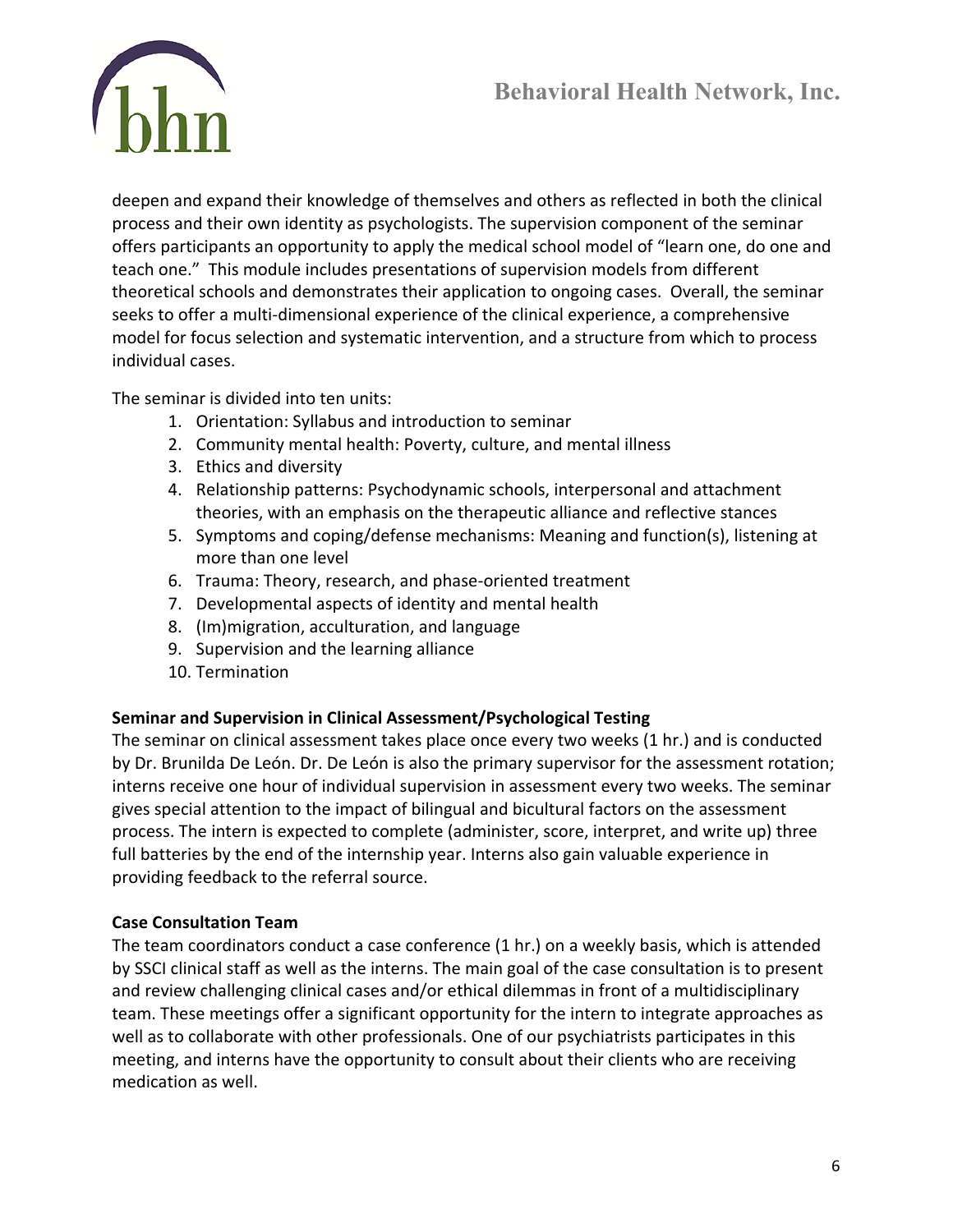

### **Dialectical Behavioral-Therapy (DBT) Seminar**

This seminar is a didactic training in the theory and practice of Dialectical Behavior Therapy in an outpatient setting. The seminar is comprised of didactics in theory, discussion of readings, experiential exercises, viewing videos, and role plays of the DBT skills and interventions. The seminar provides a solid foundation in the concepts and principles underlying the DBT treatment model, as well as a thorough review of the four DBT skills modules (Mindfulness, Distress Tolerance, Emotion Regulation and Interpersonal Effectiveness). As part of the learning process, interns will have the opportunity to conceptualize cases from the Bio-social perspective and practice designing a treatment plan based upon the DBT model.

### **Consultation Seminar**

This seminar provides didactic training in the provision of consultation. Interns gain experiential training in this competency through their outpatient work (e.g., interacting with mental health professionals from other disciplines regarding their clients' well-being) and through their Medical Integration rotation (described below). The seminar is designed to supplement this experiential training by providing:

- Didactic trainings, assigned readings, and discussion to increase knowledge and understanding of diverse consultation models, with a focus on client-centered case consultation and consultee-centered consultation
- Didactic introduction to behavioral health consultation in primary care setting
- Mentoring and support as intern assumes consultation role in MI rotation (January July)

### **Consultation Practice**

During the fall, interns will have the opportunity to provide clinical consultation to APRN interns on their clinical work with clients who are also receiving medication services. The APRN trainees will shadow the doctoral interns on select therapy cases over the period of several months, wherein they will observe the doctoral intern in vivo during therapy sessions, followed by clinical case discussion and consultation. Supervision of the interns' consultation practice will be provided regularly in weekly group supervision.

### **Research seminar**

In the area of applied research, the seminar provides training in developing and support through the completion of a group research project or program evaluation by the internship year's end. As the year progresses, interns will:

- Learn concepts of applied research and program evaluation through didactic, assigned readings, and discussion at the beginning of internship year.
- Identify a need or gap that will be the main focus of the research /evaluation project and present a proposal.
- Design and execute an applied group research/evaluation project.
- Address issues and challenges that may arise during the design and implementation of the project.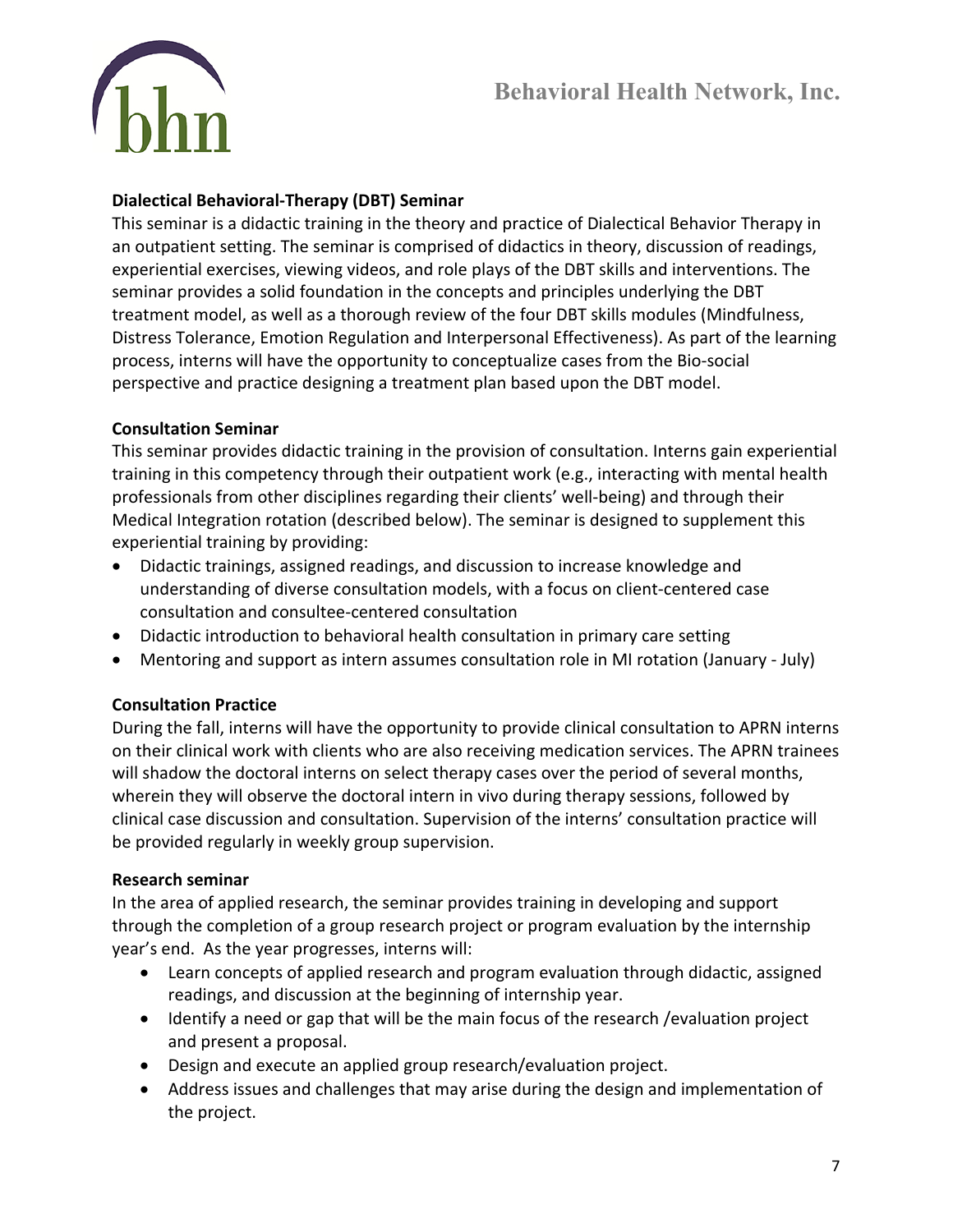

- Explain results of the applied research/evaluation project and its effect and/or relevance to the program(s) studied.
- Collaborate in developing outcome report of the project.

Interns are expected to actively participate of discussions, as well as in the process of designing, implementing, and presenting the project.

## **Multicultural Seminar**

The Multiculturalism Seminar meets weekly for 12 months. The seminar combines lectures with discussion of assigned reading materials, and is comprised of four modules: 1) History and Basic Concepts in Multiculturalism; 2) Understanding and Application of the Layered Ecological Model; 3) Theories of Cultural Identity Development; and 4) Other Topics in Diversity. It begins with a brief discussion of multiculturalism in the practice of psychology services, as well as basic concepts and a review of APA's Multicultural Guidelines. It then proceeds to take to view how different aspects of diversity and culture interact between themselves and within the levels of the Layered Ecological Model. Other topics in theories of cultural identity development and intersectionality will be discussed. Although the majority of interns' caseloads are Latino/a clients, since such clients comprise approximately 96% of the population served at SSCI, this seminar provides interns the tools to think much more broadly about diversity and multiculturalism in all its forms, and furthermore to understand the significant diversity *within* the Latino/a populations they serve (e.g., with respect to SES, educational level, acculturation/assimilation status, migration status, religion/spirituality, sexual orientation, gender identity, etc.). Significant attention is also given to interns' exploration of their own cultural identities and the ways in which these interface with their clinical work. Interns are also provided opportunities to participate in BHN's Social Justice Initiatives.

## **Medical Integration Rotation**

Our internship includes a required six-month medical integration (MI) rotation at a medical health center, which begins in January (mid-point of the internship year). Interns who would like to continue this rotation can do so after the six months (i.e., for the remaining two months of internship). In this rotation, interns have the opportunity to offer consultation to medical providers who are partnered with BHN. The integration of behavioral health services with primary care is designed to improve the detection, diagnosis, and treatment of mental disorders in patients seen in primary care settings. Interns work collaboratively with patients, medical providers, social workers, and other personnel to offer education about behavioral or mental health problems with the goal of addressing patients' physical health challenges (e.g., diabetes, obesity). The behavioral health consultation is designed to help patients manage stress or depression, and make lifestyle changes that can improve their medical conditions. Interns also provide evaluations and short-term, evidence-based interventions (e.g., Solution-Focused Brief Therapy), in which they receive specialized training from BHN. Interns meet with behavioral health staff and staff from the partner health center on a regular basis to discuss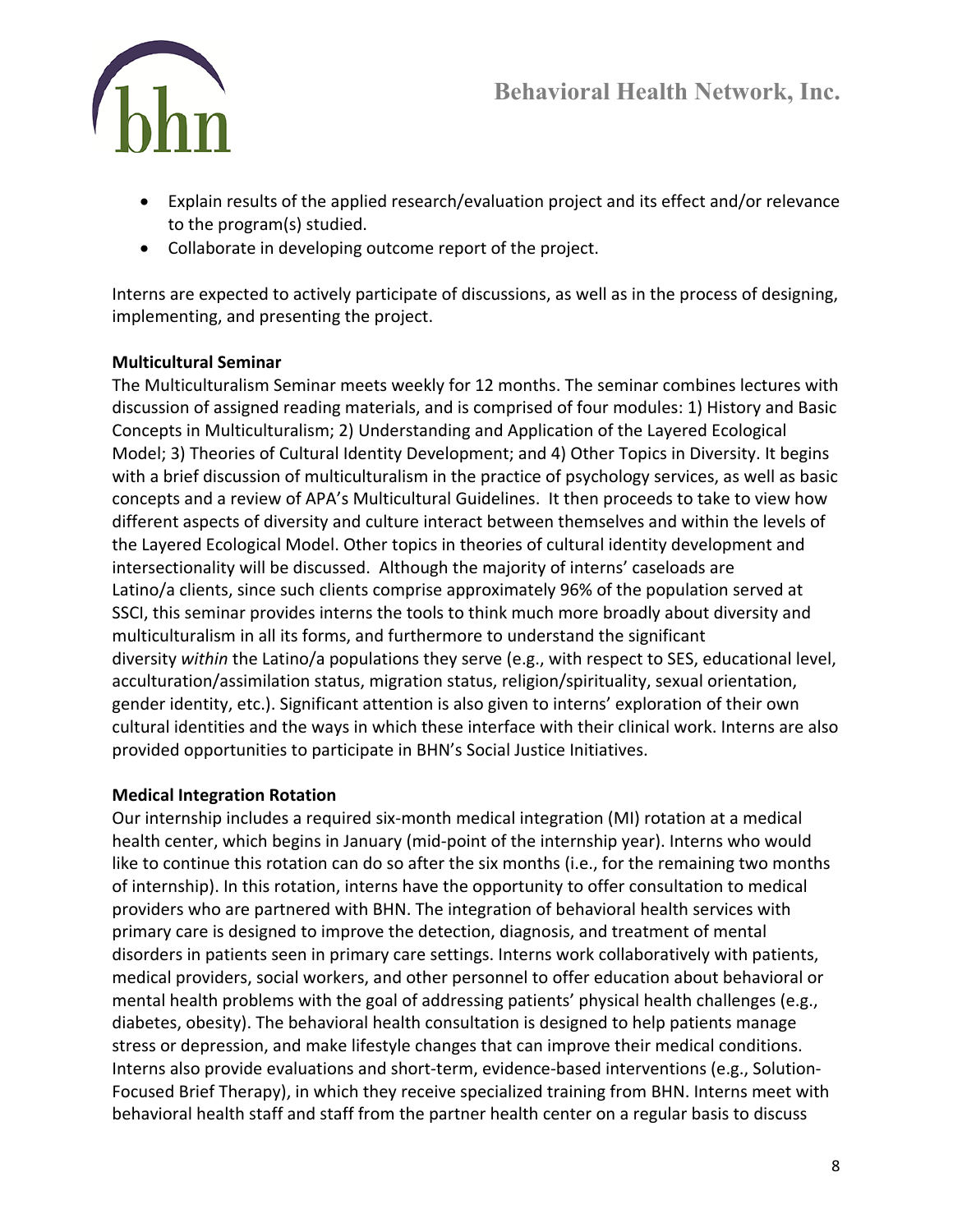

logistics and programmatic challenges and needs. This comprehensive clinical experience is further contextualized in a bilingual/bicultural community framework in Springfield. All SSCI supervisors and the Training Director meet with the BHN Medical Integration Senior Program Director and Coordinator every three months to discuss any updates, address any issues or concerns, and to offer feedback.

### **Supervision Seminar and Practice**

The Supervision Seminar would take place after the Medical Integration Seminar and will last for eight weeks were a review of the different theories and practices of Supervision will be discussed. Also, a discussion of BHN's current supervision practices will take place. The practice component of this seminar will take place after these eight weeks and the Interns will participate on the group supervision for Master-level interns on the Medical Integration rotation. Also, Interns will be able to individually supervise a Master-level Intern at least once a month. The supervision activities will be supervised through group supervision once a month.

## *Faculty 2021 – 2022*

**Ileana M. Estrella, Psy.D., LMHC**, MPIP Training Director (As of April 1, 2022). Bilingual (English/Spanish) licensed psychologist and mental health counselor. Received her doctorate in Clinical Psychology from Carlos Albizu University from San Juan, PR in 2013. She obtained a master's degree in Forensic Psychology from Chicago School of Professional Psychology in 2008. Has presented in International Symposiums on Domestic Violence. Currently at BHN, she is a Program Director for the Integration program where she oversees the supervision of the program and supervises clinicians and interns in medical settings. Also, an outpatient clinician at SSCI. Areas of interest: medical integration, trauma work, personality disorders, disability evaluations and forensic issues.

**Daira Dávila-Vargas, Ph.D.,** Licensed Psychologist and MPIP Faculty Member. Bilingual (Spanish/English) outpatient clinician and clinical supervisor. Received her doctorate in Clinical Psychology from the Ponce Health Sciences University in 2016. She completed her pre-doctoral internship at the Department of Psychiatry at the University of Puerto Rico Medical Sciences Campus, with a specialized track on Health Psychology. She completed her postdoctoral supervised experience in the Medical Integration Program from BHN. Clinical and research experience in mental health/medical comorbidity and behavioral treatment for management of chronic medical conditions (chronic pain, Inflammatory Bowel Diseases, ALS, among others). She has presented research posters on national conferences on anxiety disorders. In the last two years she has been working as a Bilingual Clinician and Supervisor in School Street Counseling Institute. Areas of interest include anxiety and trauma-related disorder, management of chronic medical conditions, and working with culturally diverse groups.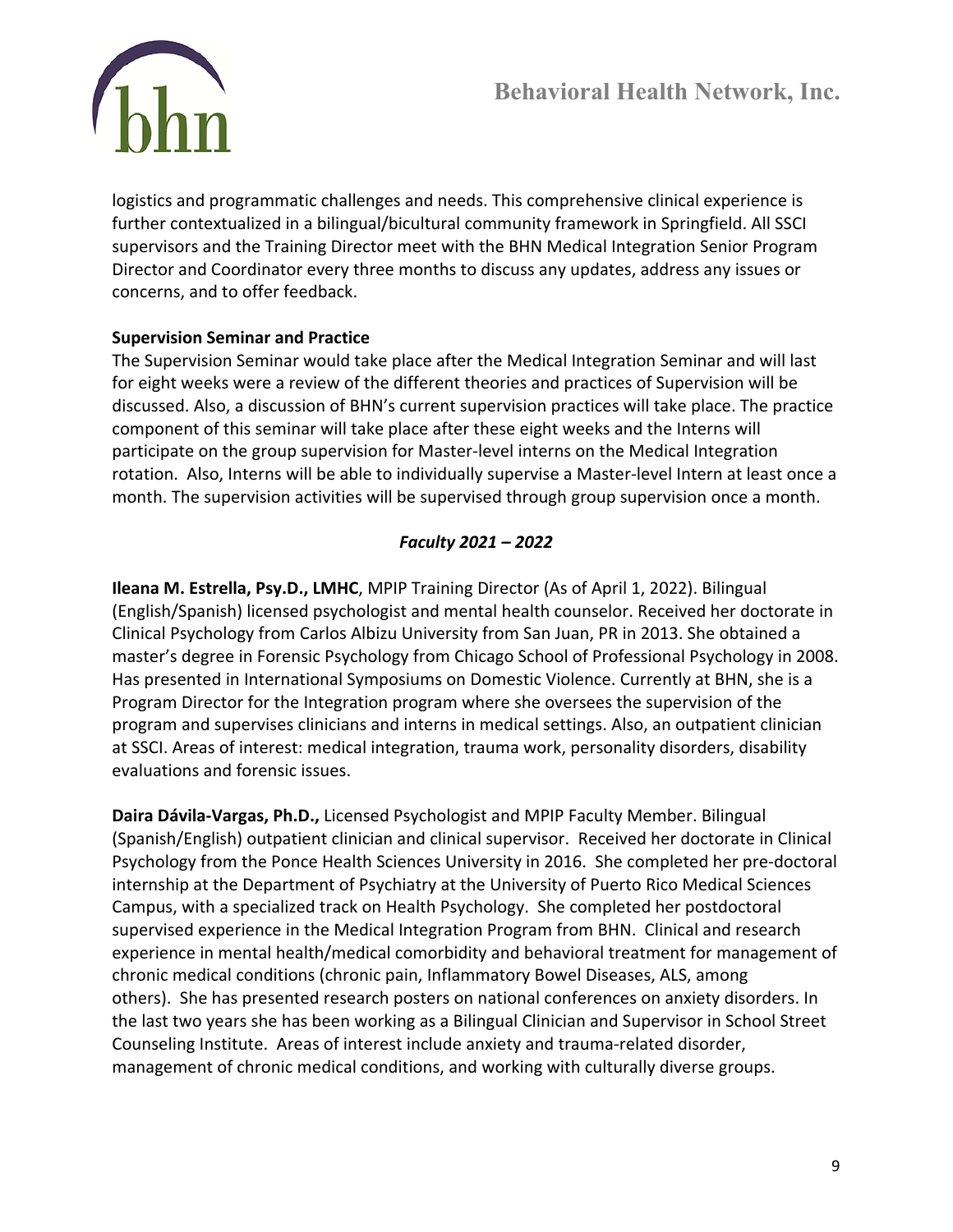

**Lourdes Mattei, Ph.D.,** Licensed Clinical Psychologist, MPIP Senior Faculty Member and Clinical Supervisor. Bilingual (English/Spanish) psychologist practicing in Massachusetts for over 25 years. Graduated in Clinical and Developmental Psychology from UMASS, Amherst, MA in 1983. Associate Professor at Hampshire College in Amherst, MA. Adjunct Faculty at Smith College School of Social Work in Northampton, MA. Dr. Mattei has worked in many capacities in community mental health in Springfield, MA where the largest population of Latinos in Western Mass reside. Her teaching, writing, and clinical interests include: culture and mental health, psychoanalytic theory and race.

**Caterina Cianciulli, Ph.D.** Neuropsychologist. MPIP Testing Supervisor- As of January 1, 2022 (Italian, English, Spanish and French) After receiving a Ph.D. at UMass., Amherst, Dr. Cianciulli completed an internship in the Department of Pediatric Neurology and Child Psychiatry at North Shore University Hospital/New York University School of Medicine, Manhasset, New York. Her training continued through a post-doctoral fellowship in Clinical Neuropsychology in the Department of Neurology of the State University of New York at Stony Brook, New York where she obtained a grant to conduct research on cognitive functioning of adolescents with multiple sclerosis. Before opening her private practice in Northampton, she was a clinical neuropsychologist at Mercy Medical Center/Weldon Rehabilitation Hospital in Springfield. Dr. Cianciulli has provided neuropsychological evaluations for children and adolescents for more than seventeen years in the Northampton area.

**Jose Rosado, PsyD., LMHC,** MPIP faculty member. Bilingual (English/Spanish) Psychologist. Graduated from Carlos Albizu University, San Juan, PR in 2012. Has published in the Puerto Rican Medicine Journal and presented in the 2012, Puerto Rico Psychological Association Convention and 2012 Cuba Public Health International Congress. Dr. Rosado is also a certified Solution-Focused Practitioner. At BHN he's currently the Senior Program Manager for the Integration program and an outpatient clinician at SSCI. Areas of interest: medical and mental conditions comorbidity, resilience, elder population, positive psychology and psychotic disorders.

**Maria Almario, Ph.D.**, Licensed Psychologist, MPIP Faculty Consultant. Bilingual (English/Spanish) clinician. Graduated in Counseling Psychology from the University of Kentucky in 2015. Dr. Almario has long been involved in social justice advocacy, consulting for several national and international organizations, including the United Nations Association, on topics of interpersonal violence, sexual abuse, and human trafficking, as well as the impact of trauma on mental health. She is the author of the Inclusive Human Trafficking Checklist, an instrument used to screen for the presence of human trafficking in a person's psychosocial history. Her interests include post-migration distress and coping, identity intersectionality, multiculturalism, linguistic pluralism, trauma and attachment theory.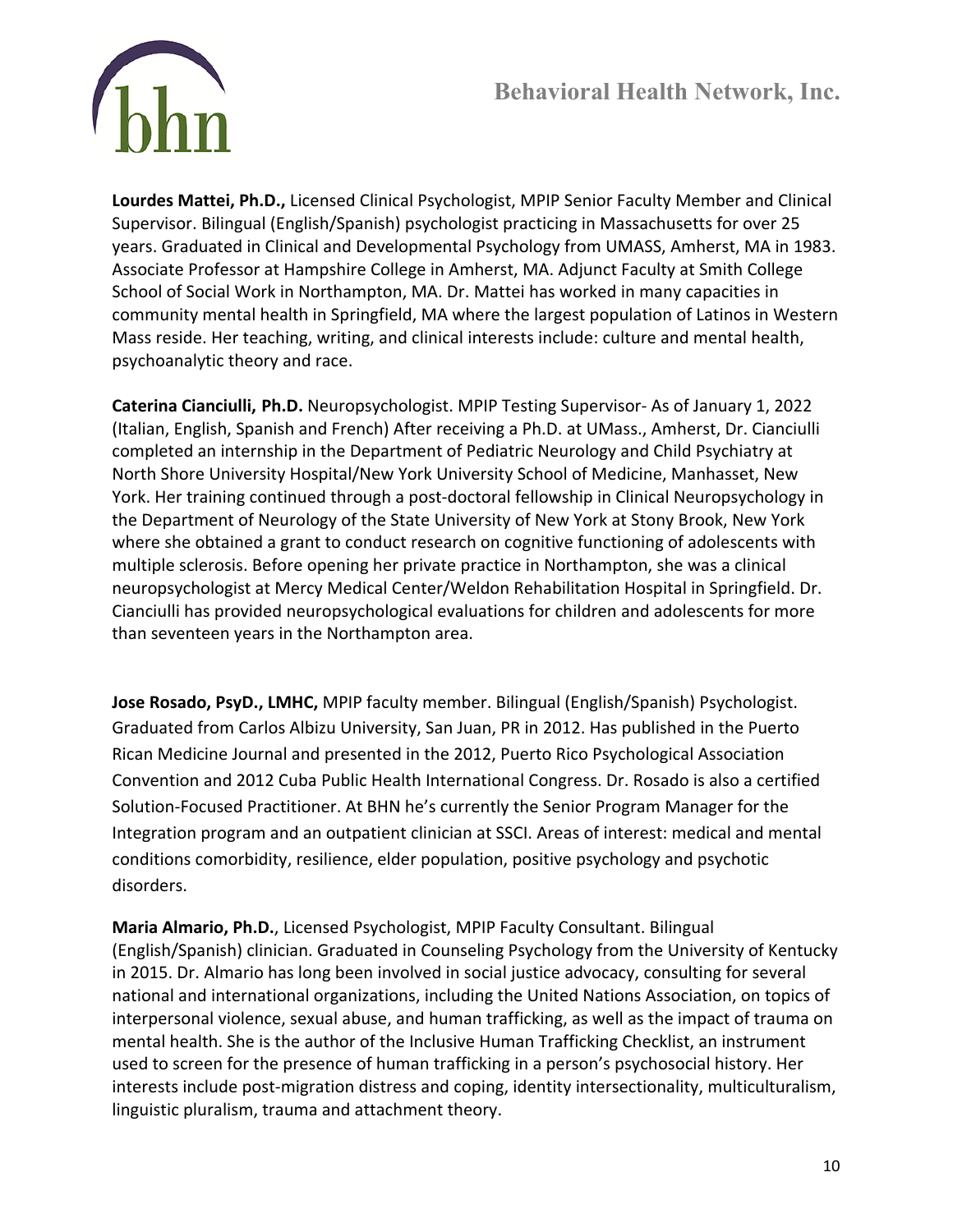

**Eduardo Bustamante, Ph.D,** MPIP Consultant. Bilingual (English/Spanish) psychologist practicing in Massachusetts with 29 years of experience. Graduated in 1983 with a degree in Clinical-School Psychology from Adelphi University, Derner Institute of Advanced Psychological Studies, Garden City, NY; served as Adjunct Faculty at Antioch New England Graduate School and founded the Family Team Development Center in Amherst, MA to conduct research and develop brief therapy interventions for disruptive disorders. Dr. Bustamante is the author of two books on treatment of disruptive disorder. He has worked in private practice and community mental health, delivering services to children and adults from various cultural backgrounds. His teaching, writing, and clinical interests include: brief treatment of children, parent training, positive psychology and family psychology.

**Susan Quigley, Psy.D., LMHC,** BHN Psychology Training Director (until April 1, 2022). Dr. Quigley received her Doctorate in Clinical Psychology from Antioch New England Graduate School in 1999. She completed her Doctoral Internship and postdoctoral supervised experience at the Carson Center for Adults and Families, now the BHN Carson Center for Adults and Families, in Westfield, Mass. Dr. Quigley is both a licensed psychologist and registered health service provider, and Licensed Mental Health Counselor (LMHC) in Massachusetts. She has participated as a core faculty member of the doctoral internship training program at CCAF since 1999, teaching seminars in narrative therapy, psychological assessment, cognitive behavioral therapy for OCD, and treating complex trauma. She is intensively trained in DBT and EMDR, and has specialized training in the assessment and treatment of sexual abusers and cognitive-behavioral treatment of anxiety disorders. Her roles at the Carson Center have included clinical supervisor, Intern faculty member, team leader for DBT consultation team, team leader/coordinator of the MIPSB (Mentally Ill Problem Sexual Behavior) treatment program and Program. Dr. Quigley has taught as an adjunct faculty member at the Doctoral Program in Clinical psychology at Antioch University / New England, and has presented numerous trainings and conference workshops on the treatment of sexual abusers, and individuals with cooccurring psychiatric illness and problem sexual behavior. Her interests include narrative and mindfulness-based approaches to psychotherapy. Dr. Quigley is a member of the American Psychological Association. She also has a private practice in Westfield, Massachusetts.

**Brunilda De Leon, Ed.D**., MPIP Testing Supervisor (until December 31, 2021). Bilingual (English/Spanish) licensed psychologist. Ed.D. in School & Counseling Psychology, University of Massachusetts, Amherst, MA (1989). Associate Professor (Retired in 2003) in the APA approved Counseling Psychology & School Psychology programs at UMASS, Amherst. Licensed as a Psychologist as well as a School Psychologist in Massachusetts. Expertise in educational and clinical work with children, adolescence, and adults and psychological assessment including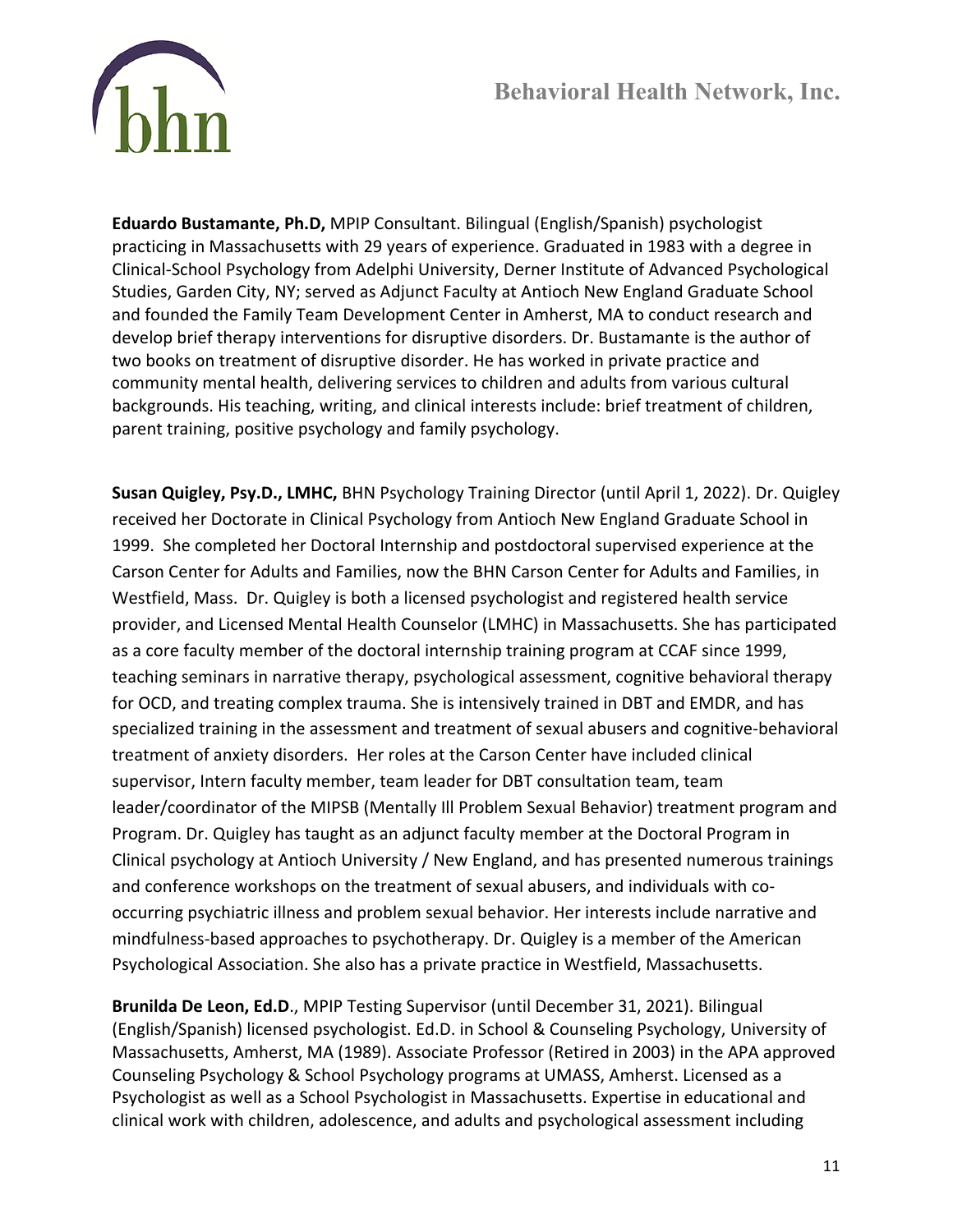

cognitive, educational, disabilities, developmental, parenting skill, and custody evaluations. Other areas and interests include: assessment and clinical interventions for young and preschool children and families, neuropsychological assessment, and clinical work with children with socio-emotional, behavioral, and mood-related disorders.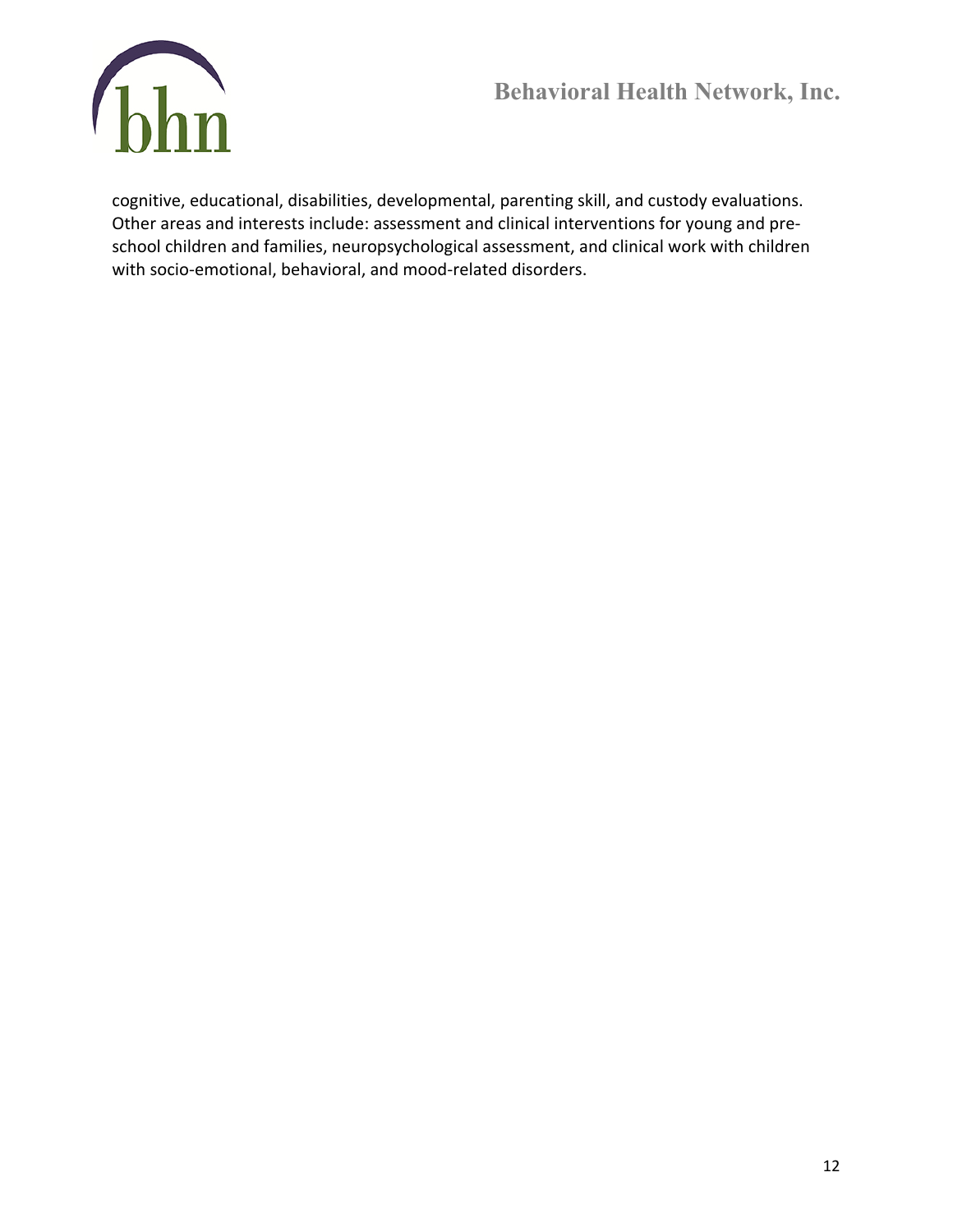

## **Internship Admissions, Support and Outcome Data**

**Date program Tables are updated: August 18, 2021**

**\_\_\_\_\_\_\_\_\_\_\_\_\_\_\_\_\_\_\_\_\_\_\_\_\_\_\_\_\_\_\_\_\_\_\_\_\_\_\_\_\_\_\_\_\_\_\_\_\_\_\_\_\_\_\_\_\_\_\_\_\_\_\_\_\_\_\_\_\_\_\_\_**

# **Table 1- Multicultural Psychology Internship Program**

## **School Street Counseling Institute**

## **Does the program require that applicants have received a minimum number of hours of the following time at application? If yes, indicate how many:**

**Total Direct Contact Intervention Hours** YES Amount: at least 500 hours by Dec. 1

**Total direct Contact Assessment Hours** YES Minimum of 100 total assessment hours

### **Describe any other required minimum criteria used to screen applicants:**

To be considered for the Multicultural Psychology Internship Program, applicants must fulfill the following criteria:

- Current enrollment in an APA-accredited (or CPA accredited) doctoral program (Ph.D., Psy.D., or Ed.D.) in Clinical Psychology or Counseling Psychology
- Successful completion of doctoral comprehensive qualifying exams
- Approval by the academic training program verifying readiness for internship.
- A minimum of 1000 hours of doctoral practicum experience including: 500 intervention contact hours and 100 assessment hours (direct contact hours and report writing) expected by start of internship.
- Has been awarded a Master's Degree in Counseling Psychology, Clinical Psychology, Mental Health Counseling, Family Therapy, or Clinical Social Work by Dec. 1 deadline
- Fully Bi-lingual (Spanish-English\*)

\*Spanish- English bilingual proficiency is evaluated by internship faculty (both native Spanish and English speaking) during interviews conducted in both English and Spanish. English written proficiency is evaluated thru review of written application materials (i.e., essays, clinical reports).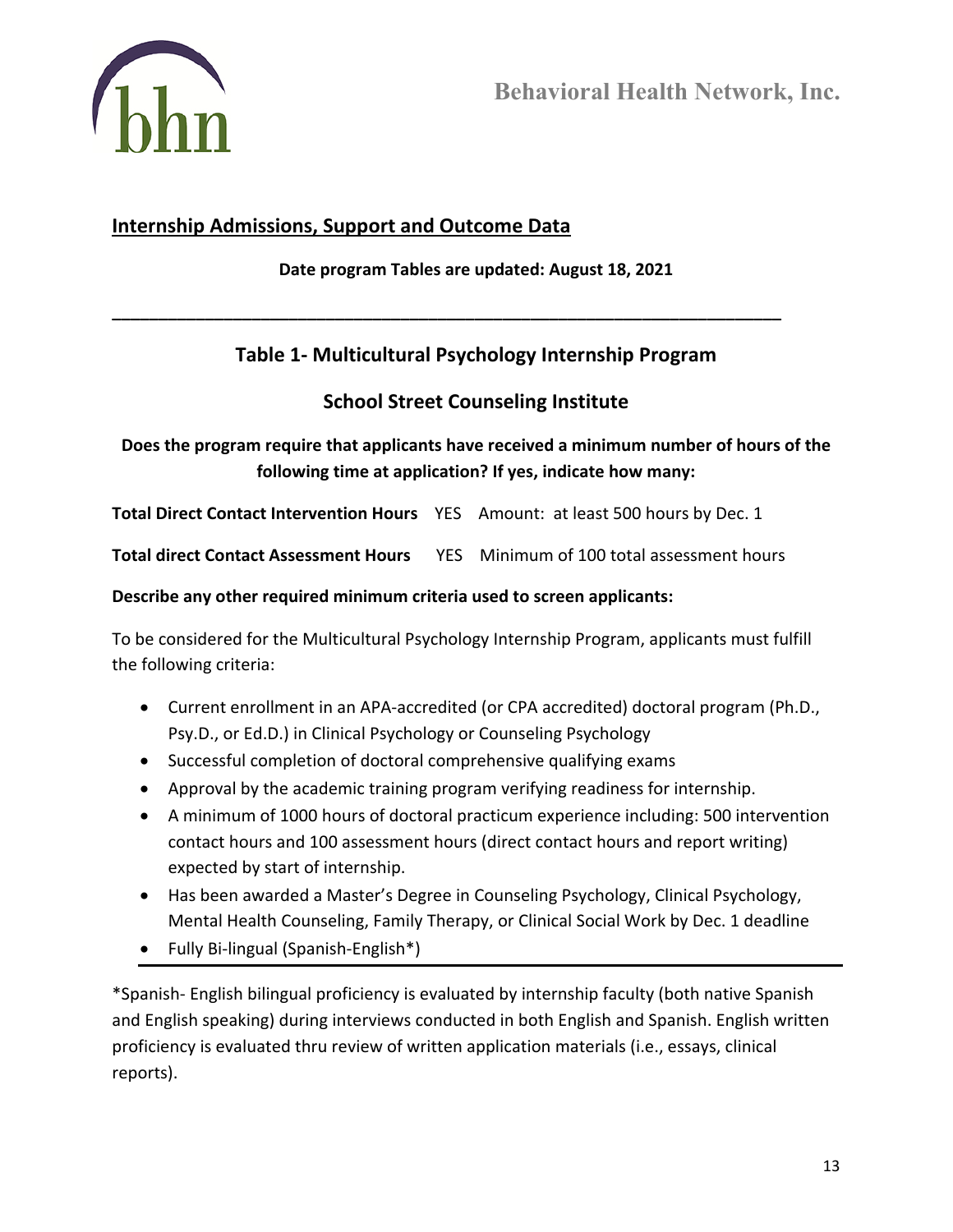

# **Table 2 – Financial and Other Benefit Support for Upcoming Training Year**

| Annual Stipend/Salary for Full-time Interns                         | \$31,200                                              |
|---------------------------------------------------------------------|-------------------------------------------------------|
| Program provides access to medical insurance for intern?            | <b>YES</b>                                            |
| If access to medical insurance is provided:                         |                                                       |
| Trainee contribution to cost required?                              | $YES - 50%$                                           |
| Coverage of family members available?                               | <b>YES</b>                                            |
| Coverage of legally married partner available?                      | <b>YES</b>                                            |
| Coverage of domestic partner available?                             | <b>YES</b>                                            |
| Hours of Annual Paid Personal Time Off (PTO and/or vacation)        | 2 weeks per year                                      |
| Hours of Annual Paid Sick Leave (included in PTO)                   | 1 hour for every 30<br>hours worked up to<br>40 hours |
| In the event of medical conditions and/or family needs that require |                                                       |

extended leave, does the program allow reasonable unpaid leave to YES\* interns in excess of personal time off and sick leave?

Other Benefits (please describe):

- Voluntary Dental Insurance through Guardian Dental. Can participate in a single plan option only. Voluntary plan with no employer contribution.
- Voluntary Vision insurance through Guardian Insurance Company. Can participate in a single plan option only. Voluntary plan with no employer contribution.
- Malpractice Insurance: BHN provides malpractice insurance which covers Psychology Interns in the amounts of 1 million/3 million dollars (incident/aggregate). Psychology Interns may elect to procure additional coverage through professional organizations.
- If a doctoral intern was a BHN employee for at least one year, he/she can retain his/her Life, AD&D and LTD insurance benefits; all other doctoral interns are not eligible for these benefits

\*Extended leave may result in an extension of the time required to complete internship.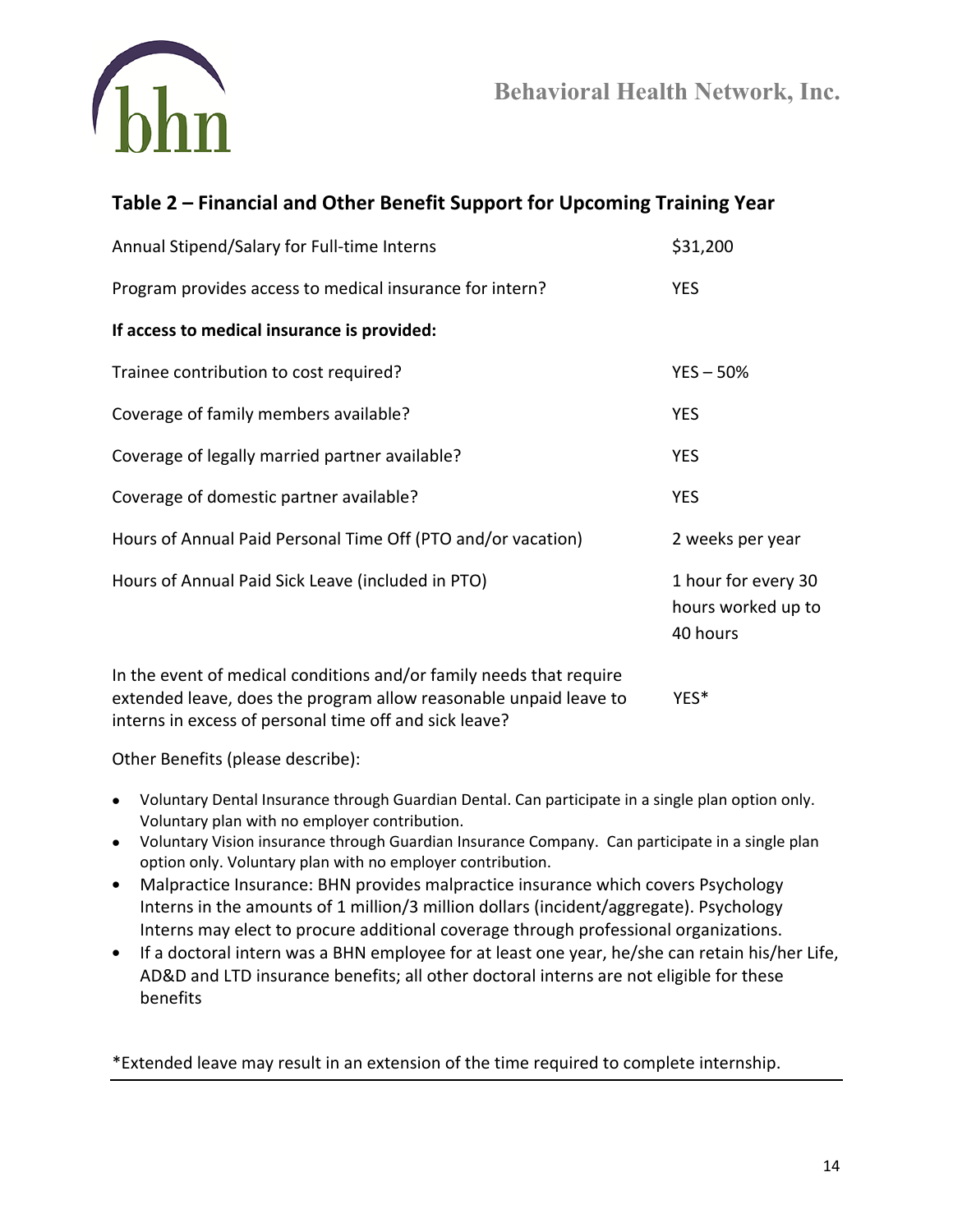

# **Table 3 – Initial Post-Internship Positions for Cohorts Graduating 2017-2020**

(Provide an Aggregated Tally for the Preceding 3 Cohorts)

|                                                                                                                                  | 2017-2020    |          |
|----------------------------------------------------------------------------------------------------------------------------------|--------------|----------|
| Total # of interns who were in the 3 cohorts                                                                                     | 9            |          |
| Total # of interns who did not seek employment because they<br>returned to their doctoral program/are completing doctoral degree | $\Omega$     |          |
|                                                                                                                                  | <b>PD</b>    | EP       |
| Community mental health center                                                                                                   | 3            | 5        |
| Federally qualified health center                                                                                                | 0            | 0        |
| Independent primary care facility/clinic                                                                                         | 0            | $\Omega$ |
| University counseling center                                                                                                     | 0            | $\Omega$ |
| Veterans Affairs medical center                                                                                                  | 0            | 0        |
| Military health center                                                                                                           | 0            | 0        |
| Academic health center                                                                                                           | 0            | 0        |
| Other medical center or hospital                                                                                                 | $\mathbf{1}$ | 0        |
| Psychiatric hospital                                                                                                             | 0            | 0        |
| Academic university/department                                                                                                   | 1            | 0        |
| Community college or other teaching setting                                                                                      | 0            | 0        |
| Independent research institution                                                                                                 | 0            | 0        |
| <b>Correctional facility</b>                                                                                                     | 0            | 0        |
| School district/system                                                                                                           | 0            | 0        |
| Independent practice setting                                                                                                     | 1            | 0        |
| Not currently employed                                                                                                           | 0            | 0        |
| Changed to another field                                                                                                         | 0            | 0        |
| Other                                                                                                                            | 0            | 1        |
| Unknown                                                                                                                          | 0            | 0        |

Note: "PD" = Post-doctoral residency position; "EP" = Employed Position. Each individual represented in this table should be counted only one time. For former trainees working in more than one setting, select the setting that represents their primary position.

### **COVID-19 and Tele-Health Practice**

For the health and safety of our staff, interns and clients during the Pandemic, the Multicultural Psychology Internship Program will maintain strict Covid safety protocols for all clinic based work, based on the most current CDC guidance and DPH mandates for health services facilities.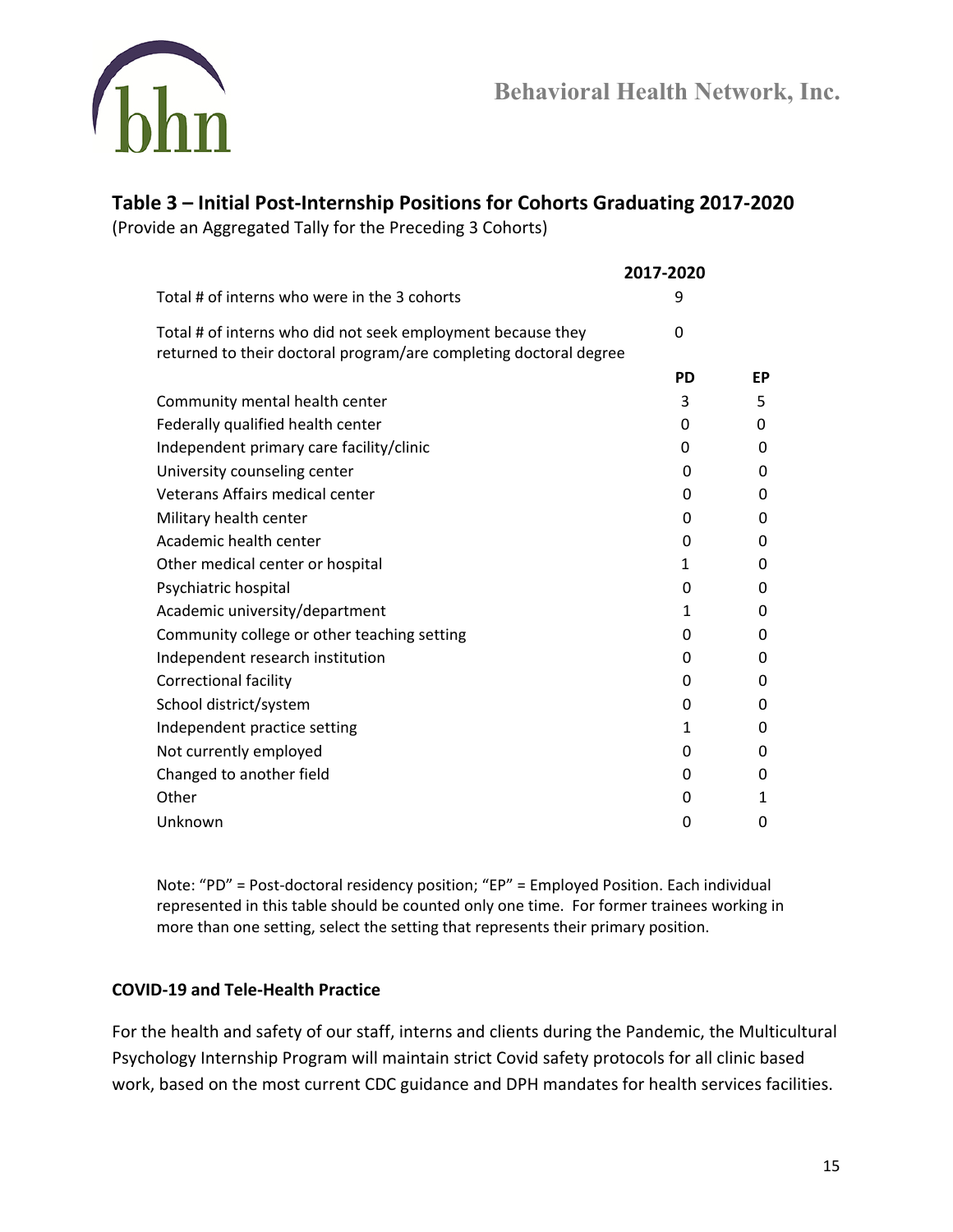

The clinic will remain open or closed in accordance with state of Massachusetts current mandates in response to Covid conditions in the state.

All interns will be trained using a hybrid model of telehealth and face to face service delivery during internship, allowing for remote work when it is clinically indicated and/or necessary for health and safety. As long as the clinic remains open, the interns will provide the majority of services face to face.

### **Application Procedure**

In order to apply to our Internship, you must utilize the APPIC website [\(www.natmatch.com/psychint\)](http://www.natmatch.com/psychint). MPIP adheres to APPIC policies and participates in the national computer matching program. In addition to your APPIC application, the following supporting documents are required:

- Psycho-diagnostic Report
- Case Conceptualization or Treatment Summary

Please submit all documentation by **December 1st**. We ask that you indicate your primary language and specify any other languages spoken fluently; **please note that bilingual Spanish-English fluency is a requirement.** 

### **Intern Candidate Requirements**

Applicants must be enrolled in an APA-accredited doctoral program in Clinical or Counseling Psychology at an accredited university or professional school and be approved by the program's Director of Clinical Training for the internship. You must have a master's degree in Clinical or Counseling Psychology and be fully bilingual (English and Spanish). All coursework and comprehensive examinations must be completed by the time of application submission. *A minimum of 600 hours of practicum training is acceptable at the time of application, but we prefer at least 1,000 practicum hours*. The internship is full-time for 12 months, beginning in September, with a stipend of \$31,200. We require a total of 2,000 hours for internship completion. Psychology interns spend approximately 45% of their time delivering direct mental health services. There is an expectation of meeting 18 hours of billable productivity (direct service provision) per week. We also require a completion of three full psychological batteries by the end of internship, two formal clinical case presentations (oral and written), and a research presentation.

### **Intern Selection Process**

The MPIP offers an intensive 12-month doctoral internship experience in a community mental health setting. Our clients come primarily from poor, minority, and urban communities. Given the sizable Latino population served, bilingual (Spanish/English) skills is a requirement. We prefer doctoral students who have either experience with, or have demonstrated an interest in,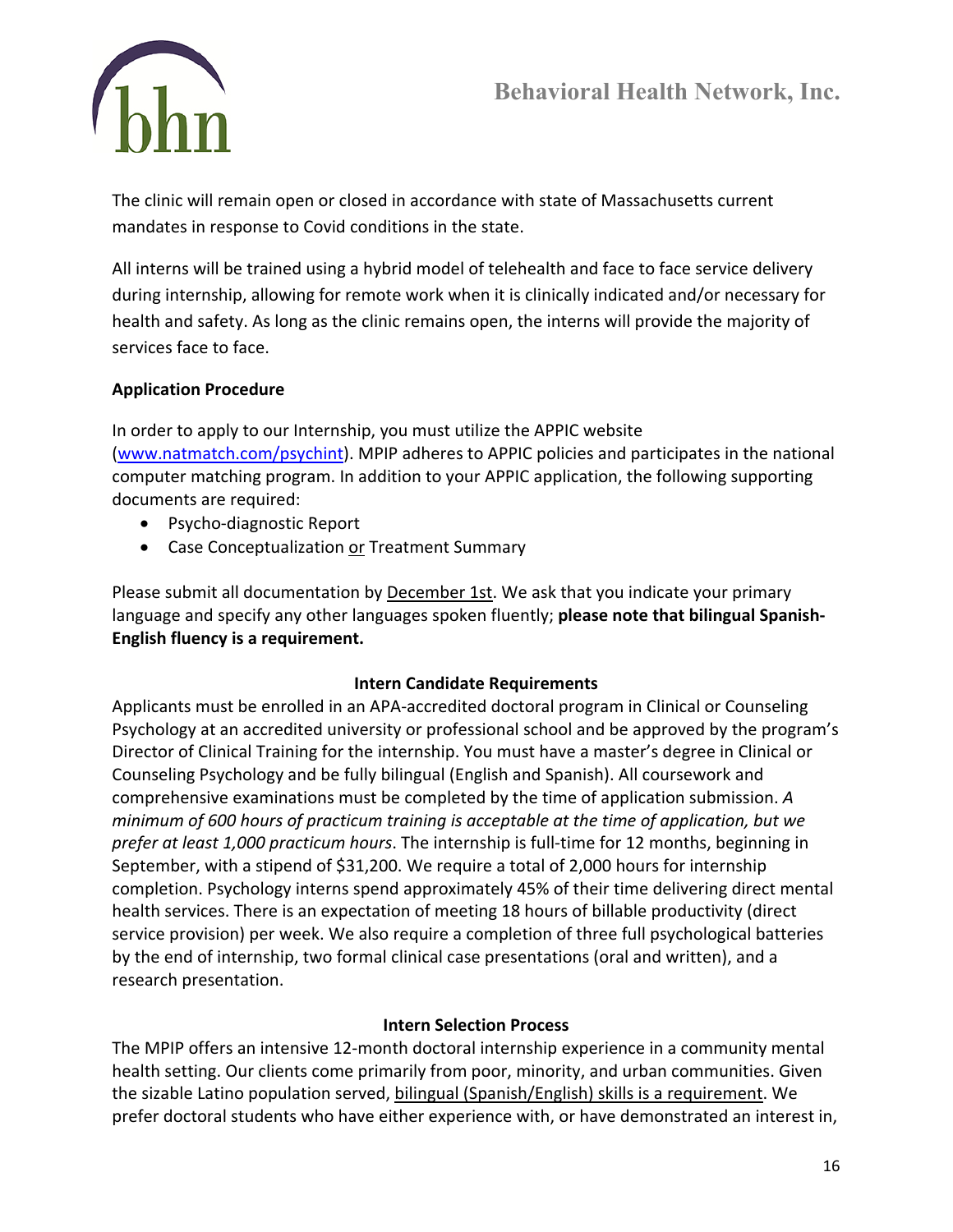

this population. During the month of January, the Internship Faculty meets to review and rank applications to the program for the upcoming internship year (September to August). Ranking is submitted to APPIC according to the designated timeline.

**All offers of internship positions are contingent upon the applicant fulfilling the eligibility requirements of Behavioral Health Network, which includes a criminal offender record information (CORI) check, and National Background Check if you have lived outside of Massachusetts within the last 5 years.**

**A background criminal record check in MA is known as the Criminal Offender Record Information (CORI). The CORI will be done approximately one month before you start in the position. The report contains only criminal offender record information that is maintained in the Massachusetts CORI database and does not contain criminal offender record information from other states or sources. (A national background check is also conducted on applicants who have lived outside of Massachusetts within the last five years prior to application). If you have a criminal offense appear on your CORI, it may or may not disqualify you from employment, depending on the class and nature of the offense. If you have any questions about a possible positive CORI finding contact Claudia.Muradian-Brubach@bhninc.org.**

**Also, as part of working with individuals under the age of 21, the state of Massachusetts requires that mental health professionals are certified to administer the Child Adolescent Needs and Strengths (CANS) Tool. Information will be provided to take the online certification. CANS certification must be completed prior to entering internship.**

## **Internship Completion Requirements**

In order to successfully complete the MPIP internship, the following criteria must be met:

- 1. Completion of 2,000 hours of training
- 2. By the end of the internship year, achievement ratings of 4 ('very good') or higher on all competencies outlined by the program and measured in the evaluation form
- 3. Two formal case presentations (written and oral)
- 4. Completion of three full assessment batteries
- 5. Group research presentation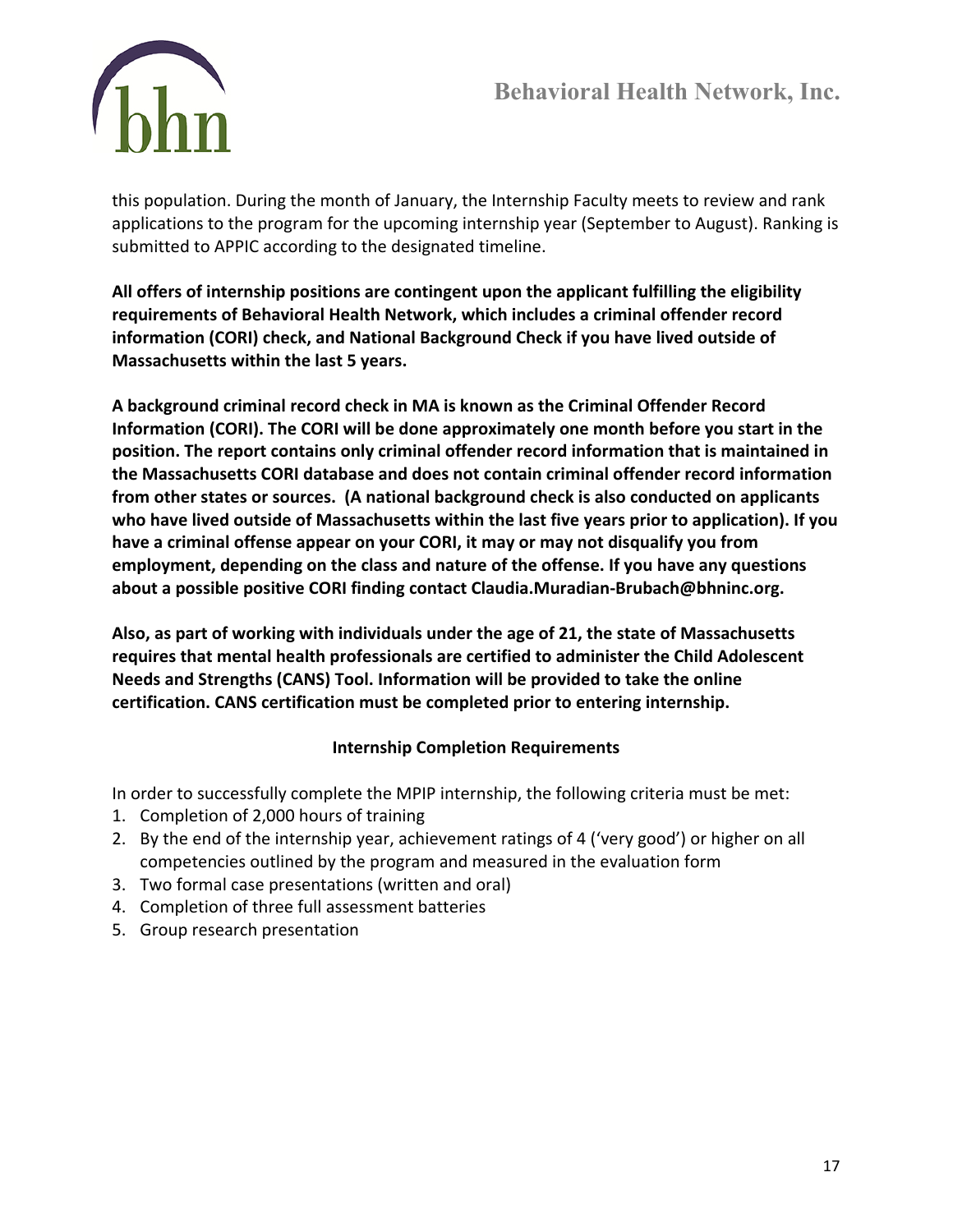

For further training program information, please contact:

#### **Ileana Estrella, PsyD**

MPIP Training Director School Street Counseling Institute 110 Maple Street Springfield, MA 01105 Phone: 413-5190872 Fax: 413-846-4311 Email: Ileana.estrella@bhninc.org

This internship site agrees to abide by the APPIC policy that no person at this training facility will solicit, accept or use any ranking-related information from any intern applicant.

The Multicultural Psychology Internship Program is fully accredited by APA.

*Questions related to the program's accredited status should be directed to the Commission on Accreditation:*

*Office of Program Consultation and Accreditation American Psychological Association 750 1st Street, NE, Washington, DC 2002 Phone: (202) 336-5979/Email: [apaaccred@apa.org](mailto:apaaccred@apa.org) Web: [www.apa.og/ed/accreditation](http://www.apa.og/ed/accreditation)*